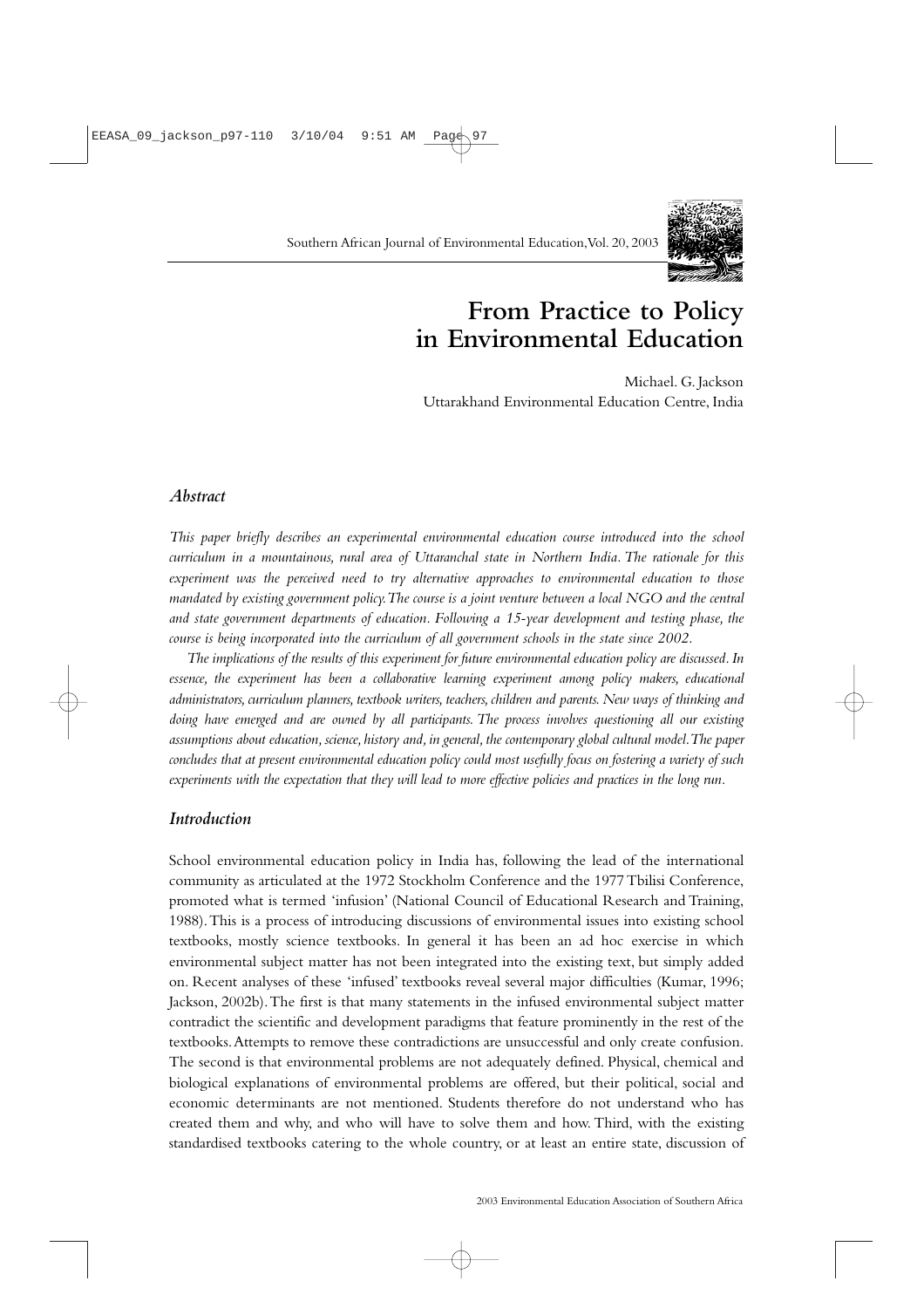specific local environmental problems is not possible. And, finally, while the 'infused' textbooks improve awareness of environmental problems, they do not provide the conceptual tools or the practical skills that are needed to solve them.

While infusion was the main focus of the country's environmental education policy, the Department of Education of the Government of India also announced (in 1987) a scheme called an 'Environmental orientation to school education' to provide financial support for innovative work in the field of environmental education, thus recognising that additional thinking and experimentation are necessary to future policy formulation. The Uttarakhand Environmental Education Centre (UEEC) in Almora (in Uttaranchal state) designed and tested a three-year course of environmental education as a separate subject in the curriculum for grades six to eight in state government schools under this scheme (see Table 1).

The state government Department of Education collaborated with us in this experiment. The course was designed on the premise that the existing treatment of environmental problems in the curriculum was too diffuse to be effective – it was unable to focus on local problems in a holistic manner (see Table 2).

In the following section the more novel and problematic aspects of this course are explained and discussed. Mention will also be made of the problems of course implementation, the ways in which the course challenges existing school curricula and conventional pedagogy, and the impact so far on policy. In the last section, the implications of these problems and challenges for future environmental education policy formulation will be considered.

## *More about the Course*

## **The community and the school**

The UEEC pursues environmental education programmes with both communities and schools (Pande, 2002), and our aspiration from the beginning has been to integrate the two. Our inspiration for the school course came from the example of the aims and programmes of village women's groups in the hill villages of Uttaranchal.These groups have, in some cases, formed spontaneously and have then been helped along by the small grassroots NGOs working with us (Jackson, 2000; Pande, 2002).The women come together to work towards ecological security and greater land productivity through community effort.The concepts, information and skills learned by students in the environmental education course are also those needed by village women to pursue their aims.There is substantial potential synergy between the community and the school, only part of which we have so far taken advantage of.

In theoretical terms our model of environmental education in rural areas of India envisages a process of joint, reciprocal learning among teachers, children and adult community members (see Figure 1). This implies a radical departure from existing classroom-bound, textbook-centered pedagogy, and has understandably proved problematical in practice. Briefly, school teachers must become motivated by an alternative and enlarged vision of education to adopt this new pedagogy.The pre-requisite for achieving such motivation is a transformative learning process.

Important in this context is an adequate definition of community. Such a definition must have both physical and social components: i.e. a recognisable land area and a social grouping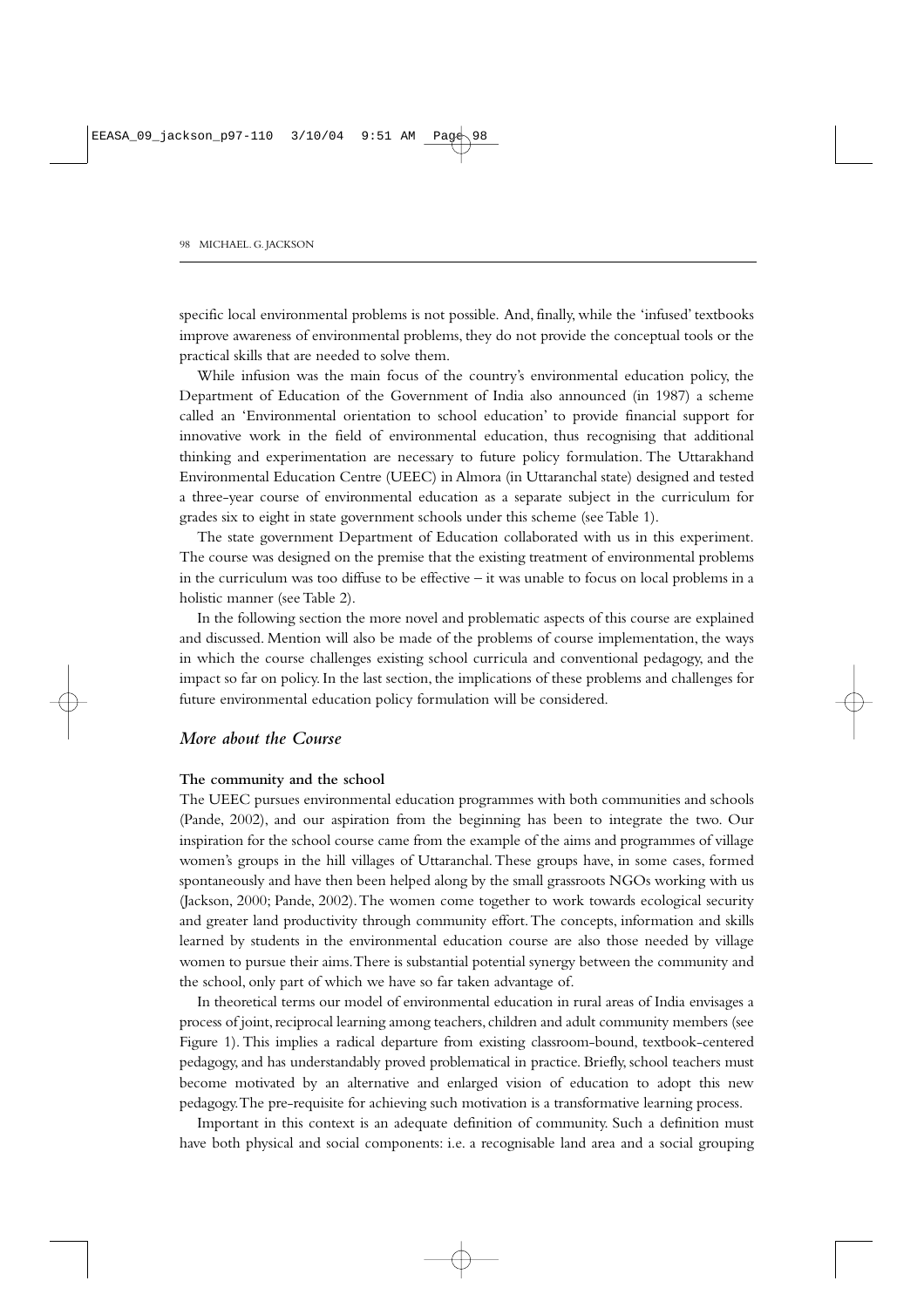based on shared traditions, local history and current economic interests. Our concept of the 'village as an ecosystem' meets this requirement and appears more useful than other definitions, which depend upon only one of these components such as 'watersheds' (i.e. catchments) or 'user groups'.The former can give rise to difficulties because a 'watershed' may include several villages, and also parts of villages (Baviskar, 2003), and, where community-owned land and water resources are important, specialist user groups within the community cannot assume the authority needed to deal with them.

# **Table 1.**Hamari Dharti, Humara Jiva (Our Land, Our Life):A school course of Environmental Education

As elsewhere in India, the most pressing rural environmental problem in the mountainous region of Uttaranchal is land degradation, i.e. thinning of forest cover soil erosion, and the drying up of natural water sources.The production of life-supporting materials like food, fodder and fuelwood is decreasing, and water scarcity is increasing due to inadequate groundwater recharge, and this in the face of increasing human population.The general impact of modernisation, including school education, has alienated young people from the land; they all want well-paid jobs in the city and an urban, westernised lifestyle.Very few, however, can achieve this, and large numbers of educated young people remain in the village with no vision of a better life for themselves on the land, and none of the skills that are needed to achieve such a vision.

In 1987 the Uttarakhand Environmental Education Centre,Almora, launched an environmental education course in government schools of the region to address these problems.The course deals with land and village forest rehabilitation and natural farming, and the importance of the community to achieve these. Students systematically study their local village ecosystem, learn traditional land, water and animal management techniques from village residents (i.e. their own parents and neighbours – who are given legitimacy as teachers by the course), and learn to interpret all this information within a framework of current ecological concepts (i.e., ecosystem, species diversity and adaptation, ecosystem health, ecosystem constraints and carrying capacity; and also the idea that the community is an integral part of the village ecosystem).They also learn village land and water use planning through participatory, democratic community effort. Overall, an attempt is being made to foster the alternative view of a future of the village in which dignity, environmental security increased livelihood security, and improved levels of well-being can be achieved through local self-help effort. The guiding concept is not 'development', but ecosystem health. Students learn to diagnose it, and how to improve and maintain it.

Between 1987 and 2002 the course was developed and tested in about 600 schools, involving some 1 000 teachers and 70 000 students in grades six, seven and eight (aged approximately 12 to 14 years). From July 2002 it has been integrated into the general school curriculum by the Uttaranchal State Department of Education.Also from July 2002, the course was extended to the plains region of the state, necessitating a separate edition of the course workbooks and a separate teacher orientation workshop module. Plans are being made to extend the course to the high school level (i.e. grades nine and ten). Jackson (2000), Pande (2001) and Pande (2002) have given fuller descriptions of the course.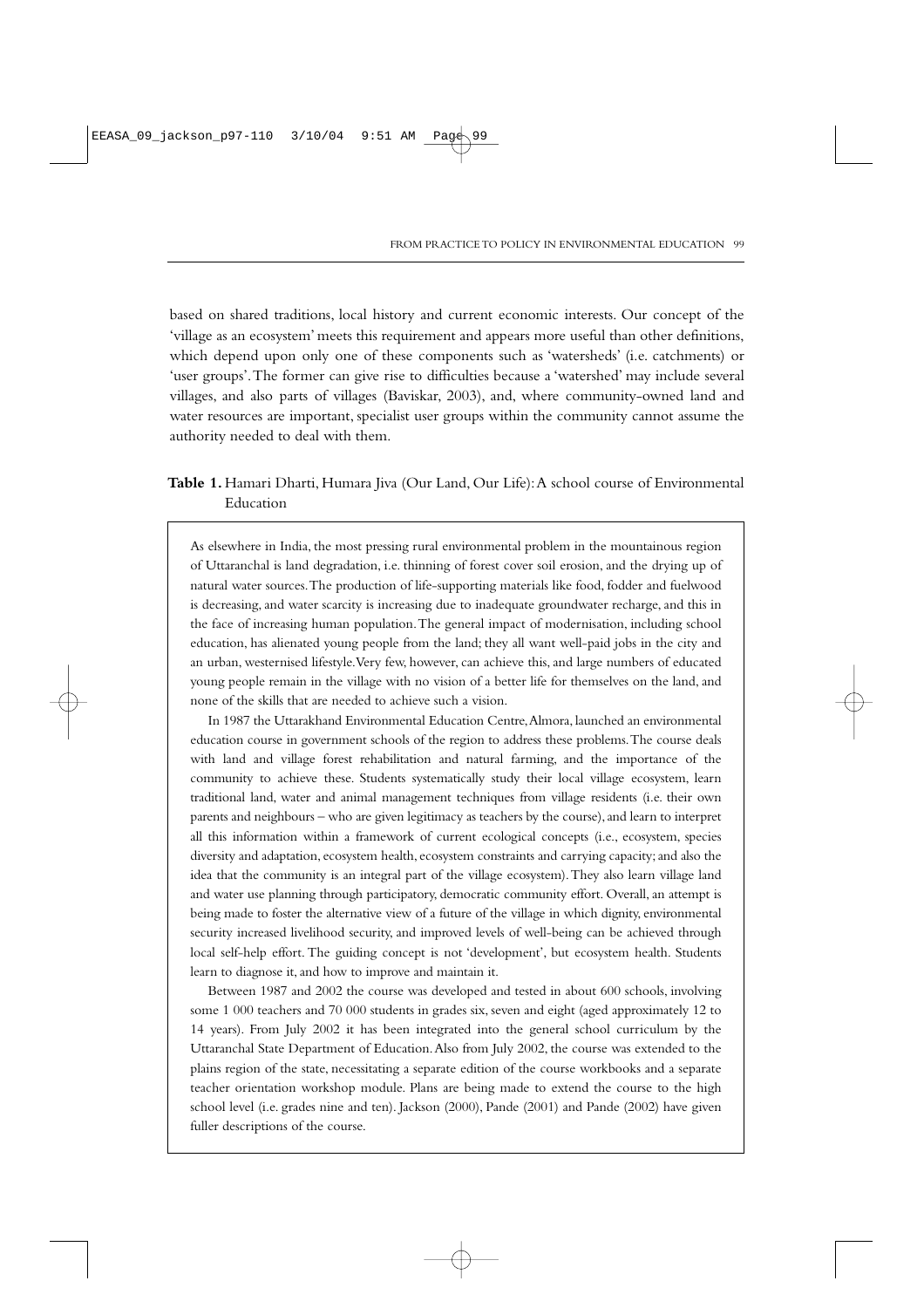**Table 2.** Design features of the UEEC environmental education course

- A discrete course for environmental education would be designed and tested.The Uttaranchal State Department of Education found a slot for the course in the curriculum; it would replace optional courses that were not very popular or relevant to local circumstances.
- The course would focus on improved (ecologically sound) land, village forest and water management to achieve ecological security and greater productivity. It would at the same time be both environmental and vocational.
- The course would emphasise practical work directed at gaining a qualitative and quantitative understanding of a specific village ecosystem. Sampling, measurement and interpreting skills were to be learned.
- Students would learn land, forest and water management skills.
- The conceptual framework would be the ecosystem and its subordinate concepts of species diversity and adaptation, ecosystem health (progression, regression, equilibrium), ecosystem constraints, carrying capacity and the human community as a functional part of the village ecosystem.
- Modern and traditional knowledge were both to be critically assessed in relation to the goal of creating and maintaining a healthy village ecosystem.
- The residents of the village studied by students were to be requested to help in conducting the course, by providing information and help with measurements (e.g. spring flow, fuelwood consumption, compost production and human and animal numbers).They, in turn, would benefit indirectly from the course by developing greater awareness of the problems of land degradation and of the possibilities and techniques for correcting them.
- Small group learning for investigative work and a classroom discussion mode of teaching/learning.Workbooks to replace conventional textbooks.
- In-service teacher orientation workshops. Orientation meetings for school principals and state education department administrative and supervisory staff.

The village ecosystem concept makes the concept of 'locale-specific environmental education' practically possible. At the same time it ensures a holistic approach to the management of village affairs – social, environmental and economic. Prakash and Richardson (1999) describe such a successful community-cum-school educational project in an urban setting.

The localisation of environmental education would require a radical decentralisation of the writing of school texts and teacher orientation modules to the level of eco-zones where it would be the responsibility of local educational administrators, teachers, textbook writers and community members.As things stand today in rural India, most of these do not have adequate knowledge or skills for these tasks.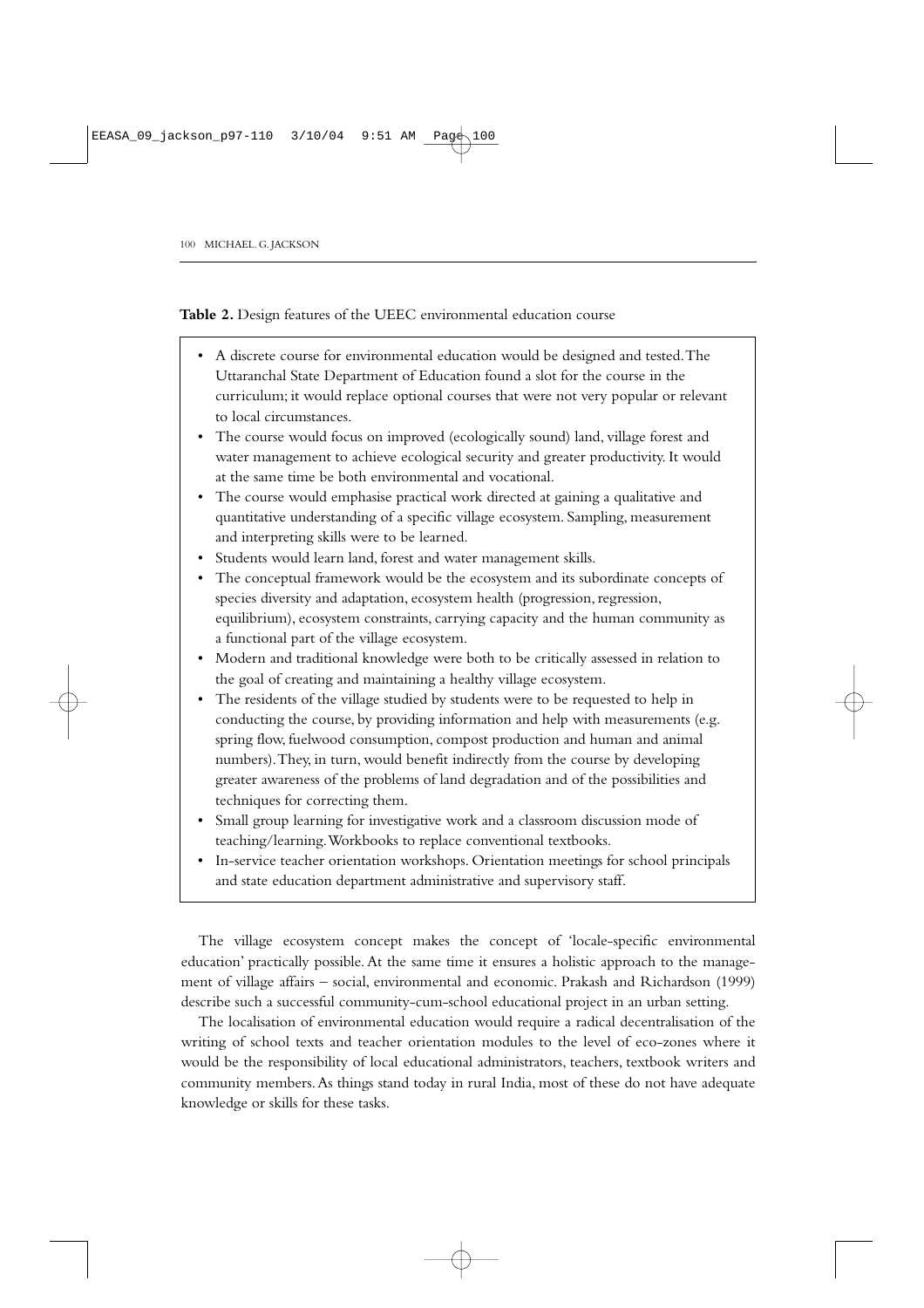## **Transformative learning**

In formulating the UEEC course we were conscious that it embodied assumptions that are at odds with those of contemporary global culture, but did not realise that unless those assumptions (or concepts or values) are recognised as valid the course would make little headway. We found that alternative assumptions cannot be seen as valid unless existing assumptions are questioned and found wanting. Learning, as we visualised it in this course, thus demands a willingness to question one's existing point of view – and to change it if necessary. An effective way of fostering this is still very much a matter for experimentation, an activity that takes up more and more of our time and effort as we proceed. The name 'transformative learning' for this process was suggested to us only recently by Yuka Hashimoto (December 2002, pers comm.).

Others too share this concern. Bob Jickling relates that he too

...began to ponder various questions:What if environmental thinking needs to transcend the boundaries of conventional thinking – needs to encounter more radical ideas? How do we enable our students to push beyond the bounds of our own best thinking or the conventional wisdom of the day? How do we ensure that they can be exposed to additional alternatives? (Jickling, 2003:21)

Stephen Sterling says he came to the concept of transformative learning as a result of some three decades of involvement with environmental education in varied capacities. He distinguishes between ordinary learning '...which takes place within accepted boundaries (and) ...leaves basic values unexamined and unchanged' (p.15), and transformative learning that results in '...a deep awareness of alternative worldviews and ways of doing things' (p.15). He argues that transformative learning and transformative change in society must proceed hand in hand (Sterling, 2001).

In discussing the subject of transformative learning it is helpful to consider student and teacher learning separately. In the UEEC experience teacher learning is more problematic. Only if a breakthrough with teachers is achieved can student and community learning become possible. In themselves children respond readily, indeed, enthusiastically, to a more participative, questioning pedagogy.

### **Teachers learning**

Our in-service teacher orientation workshops feature informal group discussions of local environmental and livelihood issues in which teachers are confronted with facts and opinions that contradict, or show the inadequacy of, the mainstream thinking they assume, and which expose the internal contradictions in such thinking.The objective of all this is to create what Martin Haigh (2001:172) terms 'cognitive dissonance' – that is contradiction between the picture of the world the learner holds in her mind and empirical facts and alternative pictures that are normally ignored or somehow discounted. In theory, when the intensity of cognitive dissonance rises to a threshold level, a breakthrough occurs to transformational learning. In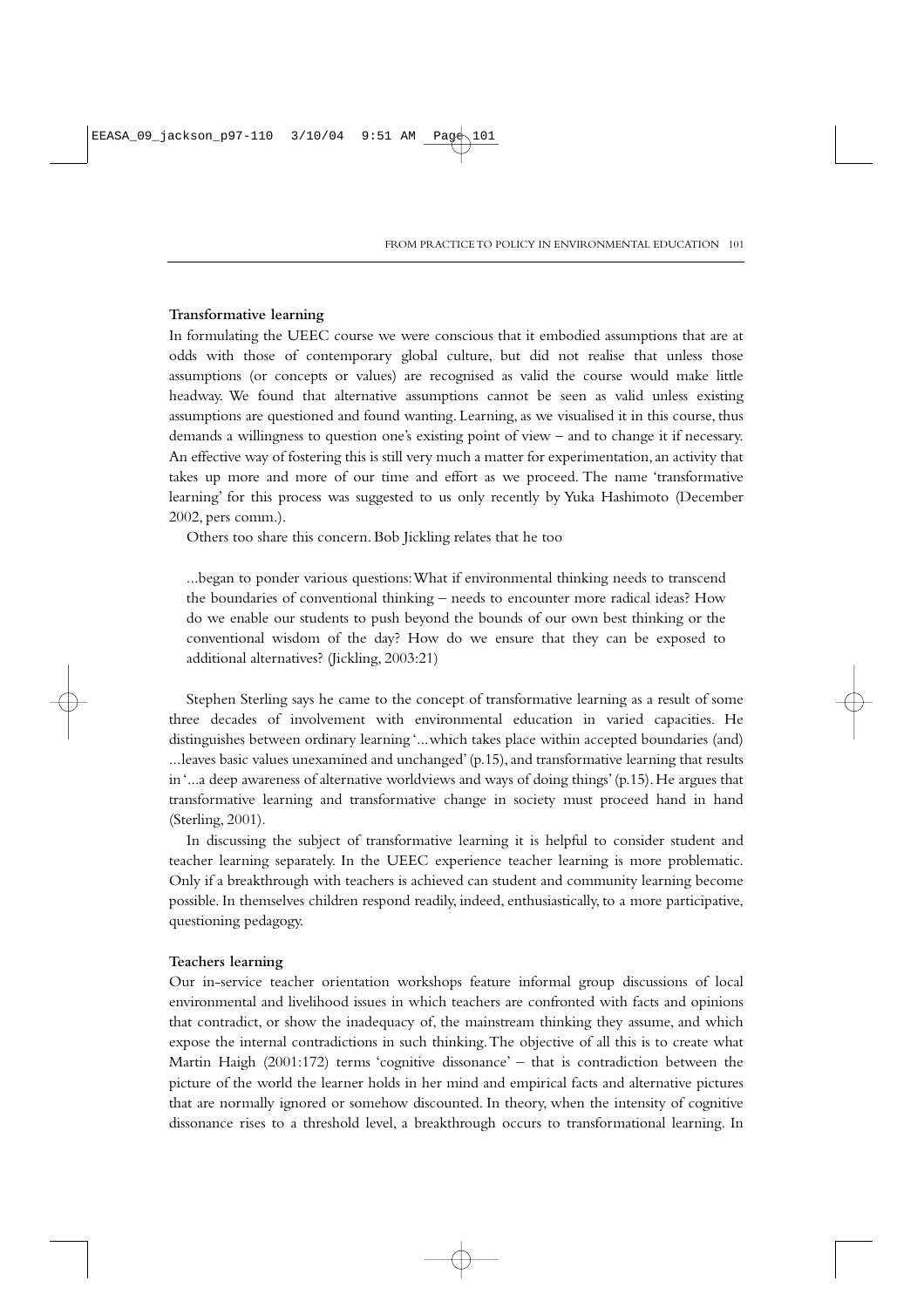practice, in a five to ten day workshop teachers can only be given the initial nudge that may initiate, with some individuals, a self-sustaining process of transformative learning.

We have experimented with a more formal approach by adapting the workshop activities suggested by Fien (1995).We found, however, that this is to some extent counterproductive, setting a fixed point of departure and a format for discussion.What seems to be necessary is to allow participants to initiate the discussion by saying what is on their minds, and saying it in their own ways.The discussion leader then responds. Needless to say, the discussion leader must be skilled and have herself questioned her assumptions and must have attempted to formulate alternatives.

Evaluation of the performance and attitudes of teachers involved in this experiment reveal that about one third of them have to a considerable extent continued on their own the personal transformative learning exercise initiated in our workshops. It takes about two years for this process to result in observable differences in attitudes and performance, and we have found that it needs to be facilitated by refresher/progress evaluation meetings and school visits by our staff to give encouragement and to sort out problems. The enthusiasm and creativity of these teachers is unmistakable. Some of them have even enriched our shared experience by further innovating on their own.A bonus has been that these qualities are seen to persist in the teachers who have subsequently moved up in the education department hierarchy.

What is the alternative and empowering vision of the future that these teachers construct for themselves? In general, it is that the individual and the village community of which he/she is a member can become agents determining their own future. It draws on a traditional cultural model which is their inheritance, but which has been overlain by the model of global culture that they have been trained to assume in their public and professional integrations.Their vision springs from the same source as that of village women already referred to.

To fully appreciate the magnitude of the challenge of transformative learning with teachers, we need to contemplate the reasons why two-thirds of them seem not to respond – and conduct the course with little real understanding or effectiveness. As in all post-colonial societies, the educational process, its goals, content and methodology has been harnessed to the 'development' (and now globalisation) agenda. That agenda is never questioned. It is not surprising therefore that, however enthusiastically teachers participate in our orientation workshops, at the end they often relapse into their pre-existing attitude: the only legitimate goal of school education is to train students to 'fit into the system' – that is, to pass standardised, information-based examinations in order to get admission to university and, after several more years of the same, secure a well-paying job. The majority of teachers are helplessly locked into the mindset that legitimises the *status quo*.They already suffer the cognitive dissonance caused by the fact that 80 or more per cent of rural school leavers do not gain university admission or paid employment, and the frustration of their desire to find a satisfying transpersonal meaning in their professional lives, and yet they do not see themselves as 'agents of change challenging the dominant values of the day', as some South African educators have also found (Lotz-Sisitka, 2003).We assume this is because they may not know or see how to do it.

Here is where we seek to intervene.The challenges thrown out in the workshop initiate the process, but to help it along we also provide a leading alternative idea – that the village is an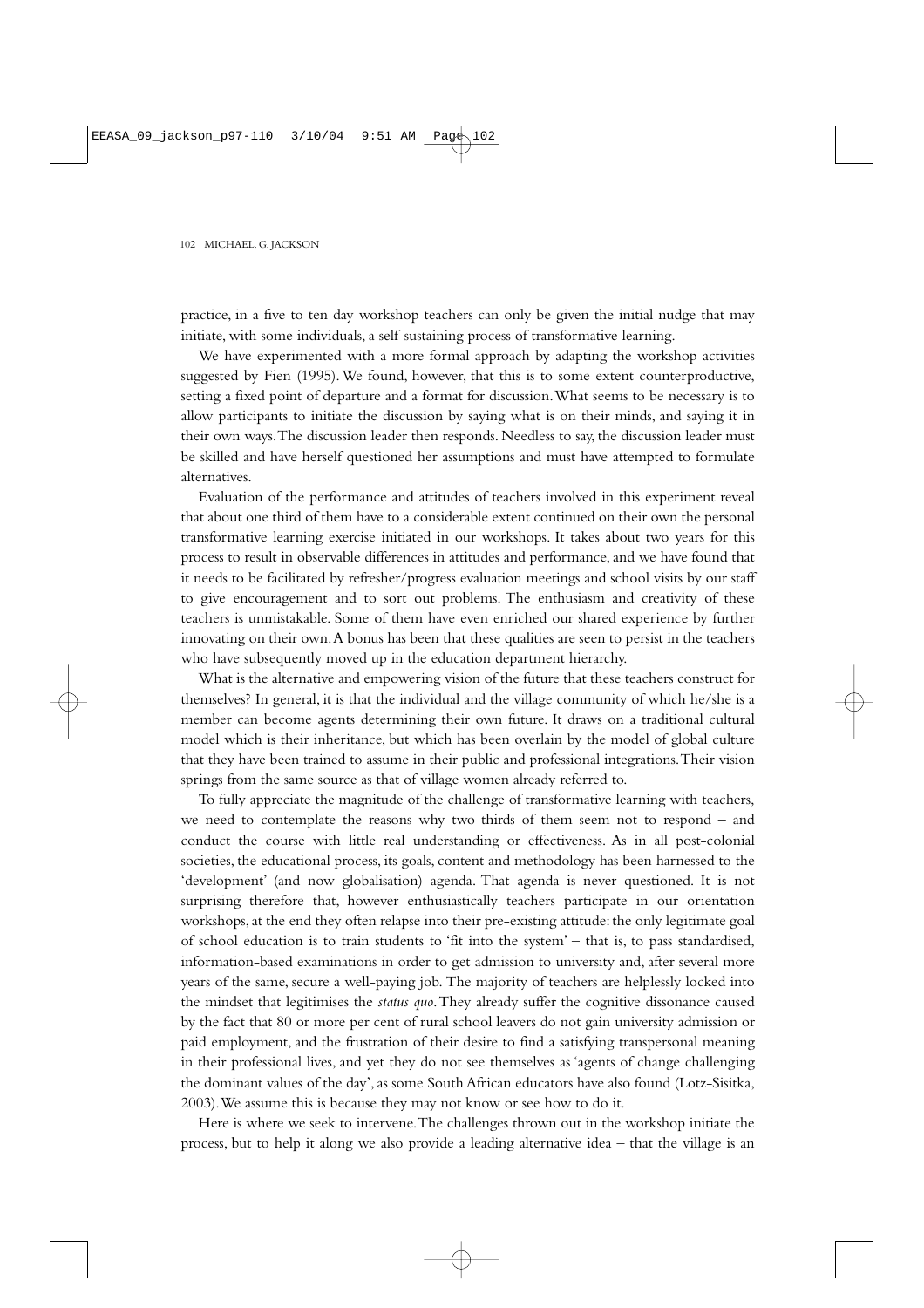ecosystem in the broad sense I have indicated earlier. We have found that this can form the conceptual foundation for a practical alternative vision of the future. For most teachers it is also necessary to help them see that the present marginalisation of rural communities is a result of systematic national and global policies. Some South African educators see a problem here: they worry that suggesting alternative ideas introduces 'bias', framed by the agenda of the teacher educator (Lotz-Sisitka, 2003). But if new ideas are not suggested by the teacher educator, teachers' unaided efforts to cope are 'poorly conceived and superficial'; and often they are overwhelmed by the challenges (Lotz-Sisitka, 2003:8). This agrees with our experience. However, we feel that sharing leading ideas is justified by the energy and creativity released in many teachers. They are enabled to move forward; later they will, hopefully, be capable of critiquing these very ideas if necessary.

Orientation workshops are as important for headmasters and principals as for teachers if the course is to run smoothly. Initially we invariably invited both teacher and headmaster/principal from each participating school to our workshops. Later, with an increase in number of schools and our limited capacity, we instead organised separate one-day meetings for headmasters/ principals.This has proved inadequate.

## **Children learning**

Children in our part of rural India do not find much meaning in what they are presently expected to learn at school.That is, they are unable to relate it to their everyday world.The only meaning it has is the one constructed by adults, which is that if they master the syllabus they can get a job. Krishna Kumar (1991:63) sees this lack of real meaning as an important reason children memorise: 'Children everywhere protect themselves in classrooms with the help of memorised reproduction when they are faced with concepts and material they cannot grasp or find meaningless'.What children learn in the UEEC course is found meaningful because it fits with their out-of-school life experience.

As the worldview of global culture has not yet 'crystallised' in children, there is nothing to 'unlearn' or transform.We must, however, provide them with an opportunity for learning that does not, as a matter of principle, delegitimise traditional culture, and that is questioning, participative – and tentative.

#### **Adult community members**

Older village women, as already noted, are tentatively seeking to rebuild their communities, all but destroyed by modernisation and 'development', achieve ecological security and emancipate themselves from the oppression of traditional village life.They have already begun to chart a new, authentic path, modifying traditional culture and seeking to counter the hegemony of global culture and the global economic monolith. They are receptive to our vision of environmental education.The men, on the other hand, and young adults, all of whom have had greater exposure to school education and the outside world, focus on leaving the village and getting well-paid jobs, or on the promises of money-income-generating development projects that do not recognise local social and environmental imperatives. Like school teachers, they are unwilling and unable to question 'the system', much less take their future into their own hands.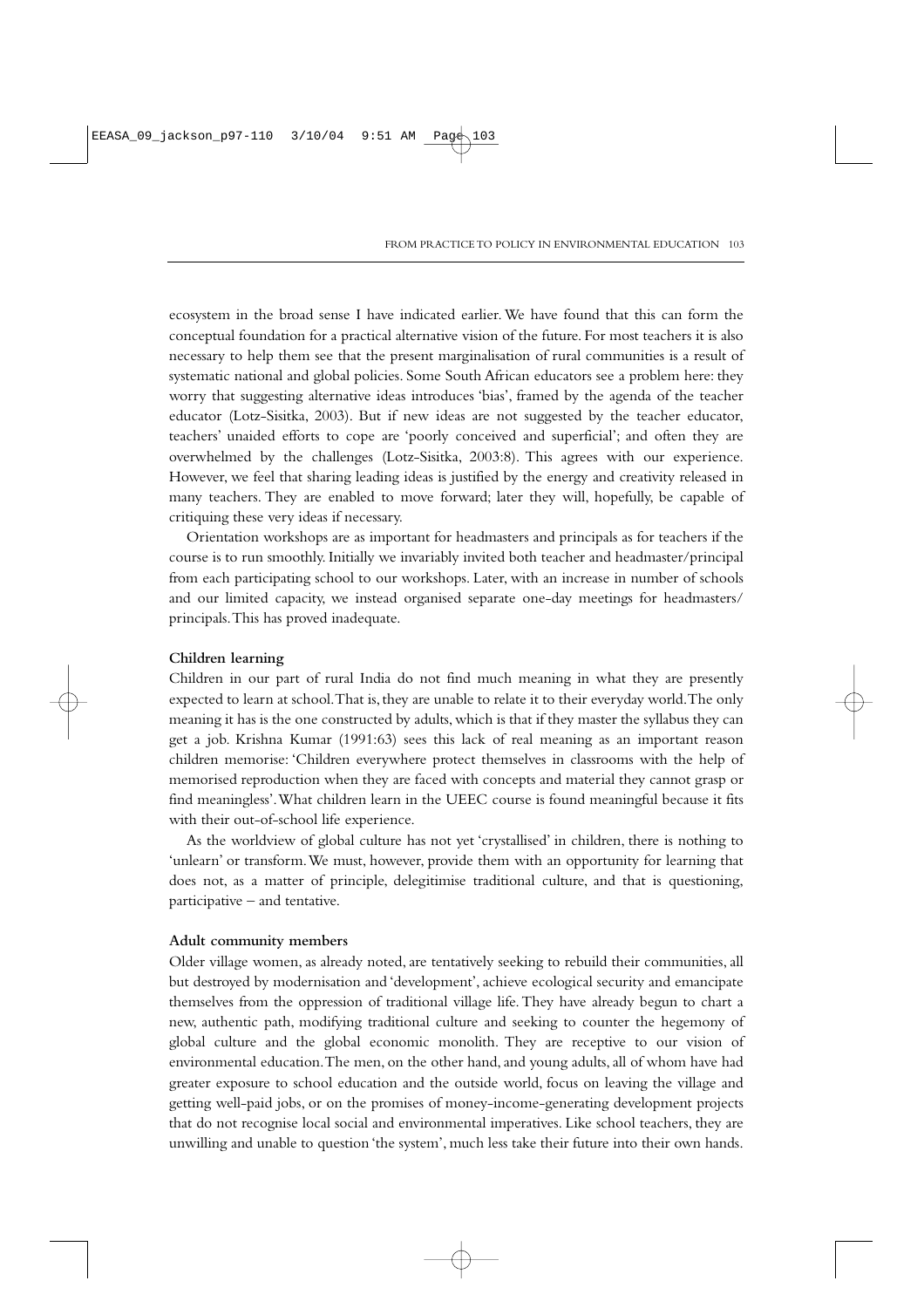The school teacher can, however, be a catalyst for change in men and young adults by initiating a process of transformative learning, pursued as the participative learning process suggested in Figure 1.

**Figure 1.** Conventional school education aims at transferring defined concepts and parcels of information to students. Collaborative learning fosters an interactive process of learning among teachers, students and community members. New insights, knowledge and techniques are created in this process and shared by all (Uttarakhand Environmental Education Centre, 2002).



## **Incoherence in the curriculum**

Reference has been made to the incoherence created in the school curriculum by the 'infusion' of environmental issues. Our school course is designed on the basis of an alternative set of assumptions and thus only aggravates this problem.The overarching concept of the course is that of the ecosystem as a self-organising, self-maintaining, and, indeed, a living entity, of which the human community is a vital, though non-material, component.This in turn presupposes alternative concepts of matter, life, causation, the detached observer that figure in modern science, and also alternatives to those all-pervasive contemporary concepts of the atomised self, the market and progress.Teachers and textbook writers and curriculum planners have not yet fully realised that there is no way of removing the incoherence in the curriculum except by 'going back to first principles' – i.e. by articulating and questioning the assumptions on which modern science and society are based. Curricula should be designed to provide opportunities for teachers, children and their parents to do this.

In fact there is not only modern science (the mechanical explanation) and ecological science (the organic explanation).When we contemplate the introduction of traditional knowledge, we introduce further scientific paradigms that must be made explicit and compared with these two and among themselves. Interestingly, it has recently been shown that there is a similarity among traditional science paradigms in terms of their assumed first principles (Goldsmith, 2000). Further, they are similar to those of ecological science, even if expressed in different idioms (Jackson, 2003).All of these differ fundamentally from modern science.

Gordon (1995) has designed a workshop module to help in-service teachers explore the differences between materialist, mechanistic science and ecological or systems science, while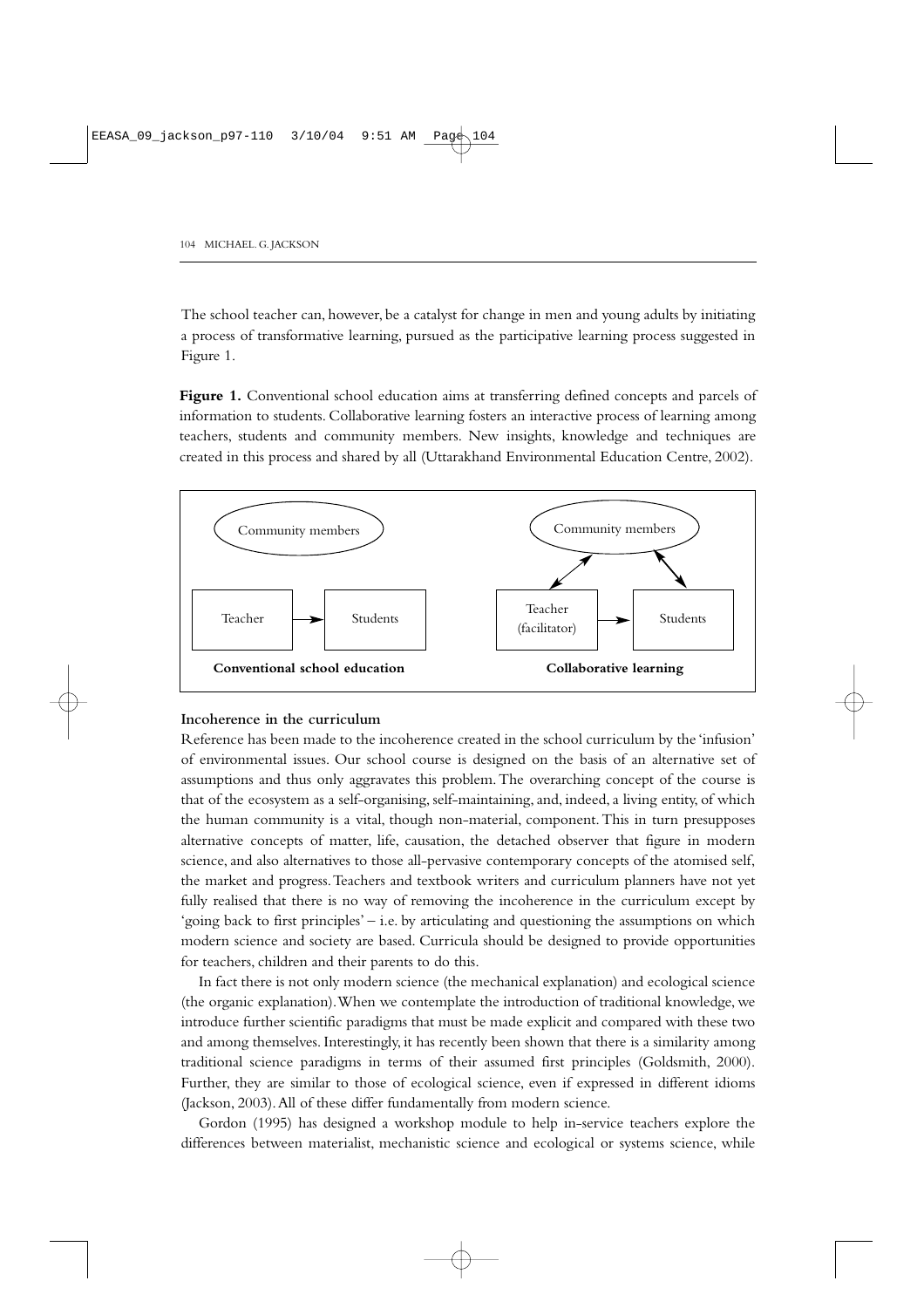Jackson (2002b) has suggested how this might be done in the classroom. The UEEC environmental education course includes stories and thought experiments designed to foster a critical, questioning attitude to current problems with 12 to 14 year-old children (UEEC, 2002a). Haigh (2001) reports challenging university students of geography with the question:*Is Gaia alive?* Many were open to this possibility and ready to discuss it.

In the matter of history teaching also, we in post-colonial societies must contemplate how we interpret history. We need to realise that historical interpretation is highly subjective; it depends upon the worldview of the historian. Mainstream historians participate in the worldview of contemporary global culture. Because this worldview assumes the European enlightenment concept of progress, it delegitimises the worldviews of all previous civilisations and cultures. If Europeans looked upon their own ancestors as primitive, but as moving inexorably, if unconsciously, towards their own 'enlightened' state, then they understandably looked upon the peoples of non-European cultures as 'contemporary ancestors' (Visvanathan, 1988:263). They would eventually, inevitably, become enlightened. Under colonialism, it was the 'moral duty' of Europe to assist their rapid progress towards this goal. This became the official justification for colonialism. The colonial pattern has continued in the form of 'development' and globalisation in post-colonial societies during the last half century (Sachs, 1999); indeed it has intensified. Local elites created by colonialism have continued to turn their backs on their own cultures, and to view the poor majorities in their own countries as 'contemporary ancestors', that is, people at a primitive stage of human evolution who must be helped to progress to the stage of modern global culture. If they resist, it is even justified to use force on them for their own good – all, of course, in the interest of development.

There is now a strong reaction to this in all post-colonial societies. Our own cultural traditions are increasingly seen as valid in their own right. If they are not, then traditional patterns of organising society and traditional sciences can have no *locus standi* in our curricula. If we value our traditions we must challenge the hegemony of the progress theory of history (Jackson, 2003).

We have found that in questioning sciences and cultural patterns in the classroom, we must keep the matter of students' maturity in mind. They must be intellectually and emotionally mature enough to be able to understand the questioning mode of learning we wish them to adopt, and to profit by it. At the same time, we must provide space in the curriculum for this questioning, and help students to undertake it on their own.

#### **Integrating the course into the mainstream school curriculum**

From July 2002 the environmental education course is being phased into the mainstream curriculum with the addition of some 500 schools each year.The orientation of new in-service teachers to the course and subsequent guidance interactions, the printing and distribution of students' workbooks, and student evaluation have been taken over by the state Department of Education. UEEC staff has held orientation workshops for some 30 staff members of nine state teacher-training institutes (TTIs) to enable them in turn to hold workshops for teachers.TTI staff are also taking over school visits, with some initial coaching on techniques by UEEC staff. The course has now been 'mainstreamed'.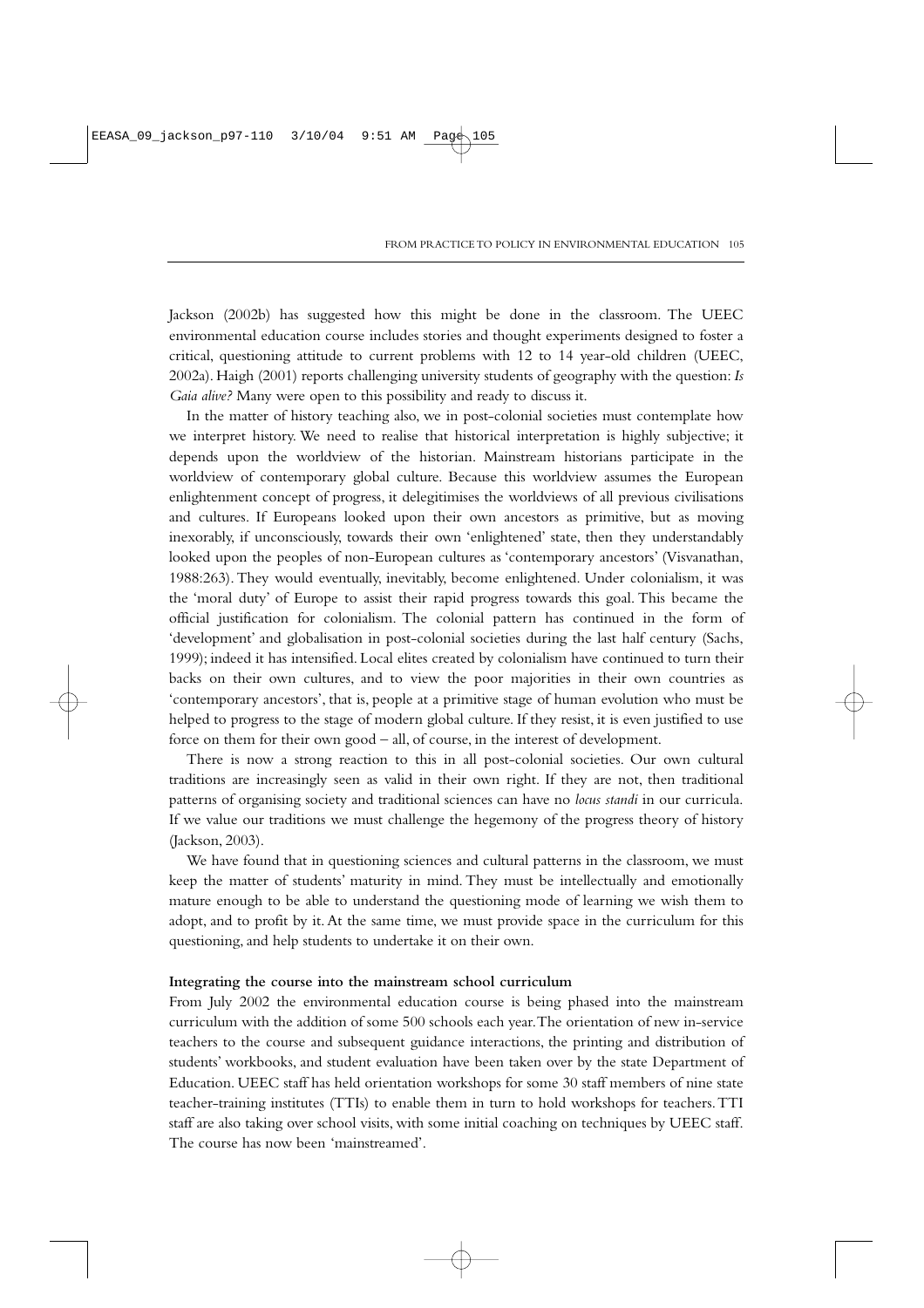This is the only known instance anywhere in India of a separate environmental education course in the school curriculum.It signals that focusing on local environmental problems in a local and practical manner is seen as a desirable policy objective.We in the UEEC do not insist that a separate course is the only way in which this objective might be achieved.A better option would probably be to give the entire curriculum this focus. At UEEC's suggestion, a recent Indian national workshop on school environmental education discussed and recommended that this be attempted, and that this should be done by comparing and questioning the development and ecological perspectives in the classroom (UEEC, 2001). We hasten to add that if this were done, the definition of 'the local' would need to be expanded gradually in successive grades until it embraced the global ecosystem, while at the same time not allowing children to lose sight of the village ecosystem when contemplating the global.This would give practical shape to the notion of a multiplicity of cultural streams and economic systems within an over-arching global framework.

After the course has been brought into the mainstream curriculum, UEEC staff have a different role to play in this experiment. Mainstreaming has not been accomplished with the signing of an executive order.The order signals only the beginning of a new phase. In view of the novelty of the course, and therefore the time taken for new participants to comprehend it, and the demands it makes on them, progress will be slow and problematic. This was already evident one year on. Constant support to TTI staff is no less important than to teachers themselves.Workbook revision may continue to primarily be the responsibility of the UEEC for some time to come. Probably we will have to take a lead in extending the course to grades 9 to 12, and perhaps to assist other states to initiate similar courses. We expect to be able to contribute to finding ways to meet the enormous challenges, already outlined, that the introduction of this course into the mainstream curriculum has generated. Progress will be slow due to the inertia inherent in all large bureaucracies, and additionally problematic because the government school system as a whole is being sidelined and impoverished by the commercial, private school. (Private schools are less likely to be interested in giving an environmental and localisation orientation to their curricula since they explicitly cater to the global economy.)

## *Some Reflections*

This paper describes an environmental education experiment designed to generate new perceptions that might be useful for future policy.These perceptions,and those resulting from an analysis of the results of the present infusion policy, also briefly described here, lead us to question our initial premise that we are seeking to provide an 'environmental orientation to school education'.This phrase suggests a 'greening of school curricula', i.e. making adjustments to existing curricula without altering them in any fundamental way. This premise is now clearly seen as inadequate. The quest for effective environmental education will force us to change existing curricula in terms of aims, content and practices.

Further, our experience challenges us to construct a larger, more comprehensive concept of what goes into policy formulation. Figure 2 below attempts to describe such a concept.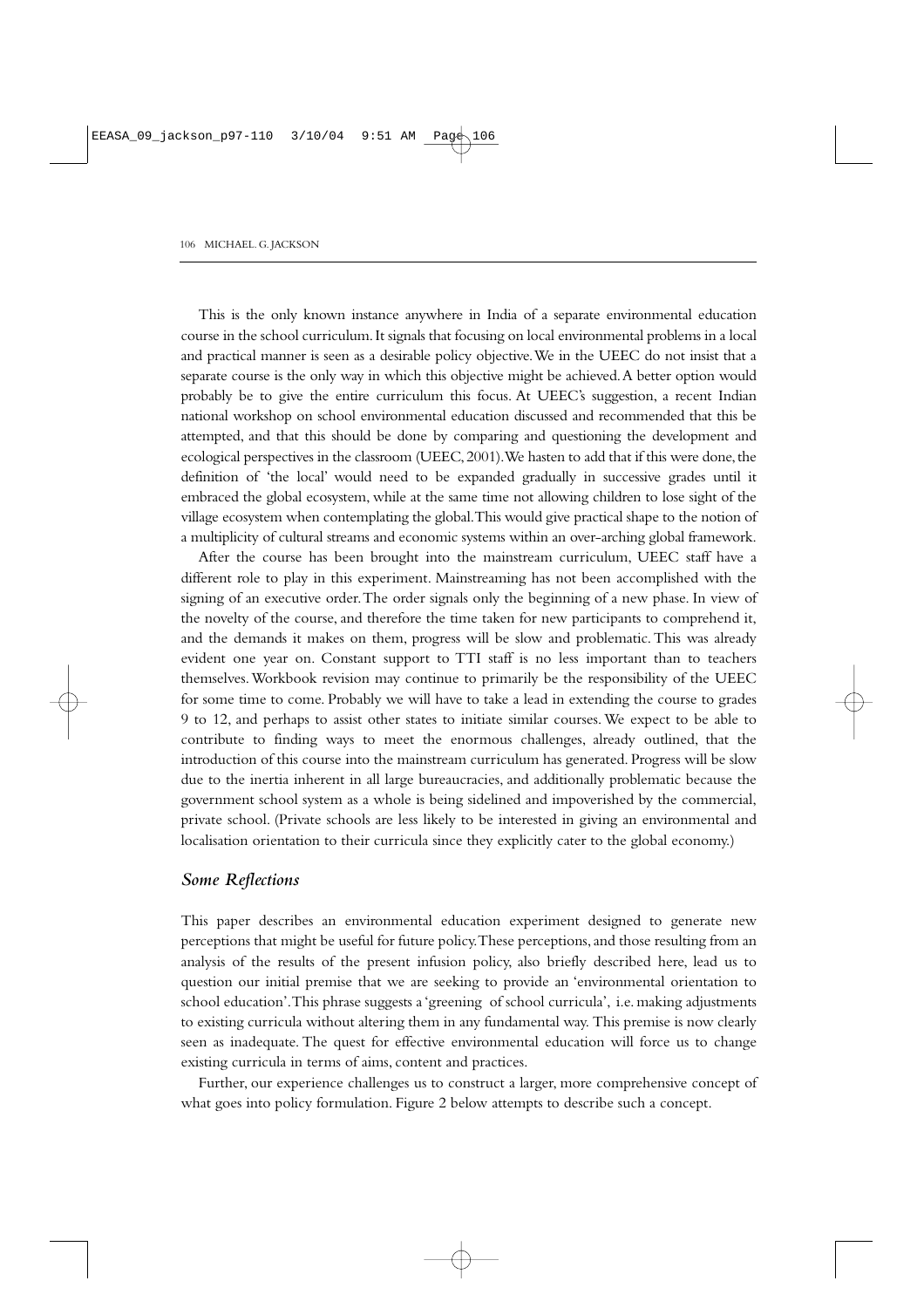

## **Figure 2.** Concept flow chart of policy formulation

Policy is a statement of how we intend to go about a certain task in terms of our understanding of how the universe works as expressed in a 'civilisational model' (contemporary global culture is one such model).This model derives its structure and legitimacy from a set of assumed first principles, denoted here as a 'conceptual framework' or 'worldview'. (The worldview of contemporary global culture can be characterised as mechanistic materialism.)

Failure in practice rebounds upon policy, and we busy ourselves tinkering with it. When modified or refined policy also leads to failure, and if it happens enough times and the failure is spectacular enough, we are forced to back up one step to consider whether our civilisational model might be flawed. If it does seem to be flawed, we start tinkering with it – after all, no model accurately and completely gives expression to the assumed first principles that constitute our worldview. In science, for example, we substitute relative space for absolute space, and that brings about some improvement in theory and practice, but space remains an objective, 'real' entity 'out there', independent of the observer. Similarly, we attempt to refine our descriptions of human-nature interactions, or the relationship of the person to society, or the 'aims of education', without questioning the fundamental assumption of an atomistic, detached observer. Our present search for environmental security, social and economic justice, and meaningful, wholesome education is being frustrated by such stubbornly held concepts as these.

From this point of view the UEEC experiment becomes more intelligible.We realised the futility of tinkering with existing policy, and went back to first principles (stage one) to begin all over again.This resulted in a radical policy statement (Table 2, Design features of the UEEC environmental education course). Put into practice experimentally, this provided feedback to the policy stage and further to stages two and one. Further refinements can occur if this iterative process can be sustained.

In the first round of this iterative process, started back in 1987, our perceptions of the first principles we assumed were vague, intuitive, and policy and practice tentative. Subsequently clarity and operational competence increased. We have found that the key to success in this endeavour is to treat it as a collaborative learning process.

Based on this argument, we could say that the infusion of environmental concerns into the school curriculum in India is a failure because we have, so far, been unable to back up beyond the 'policy' stage. The design features of our environmental education course are incomprehensible and hence unworkable if we cannot 'see' their antecedents in an alternative worldview. Before we can usefully speak of policy formulation, or of policy-in-practice, we need to become aware of and to question our inherited worldview.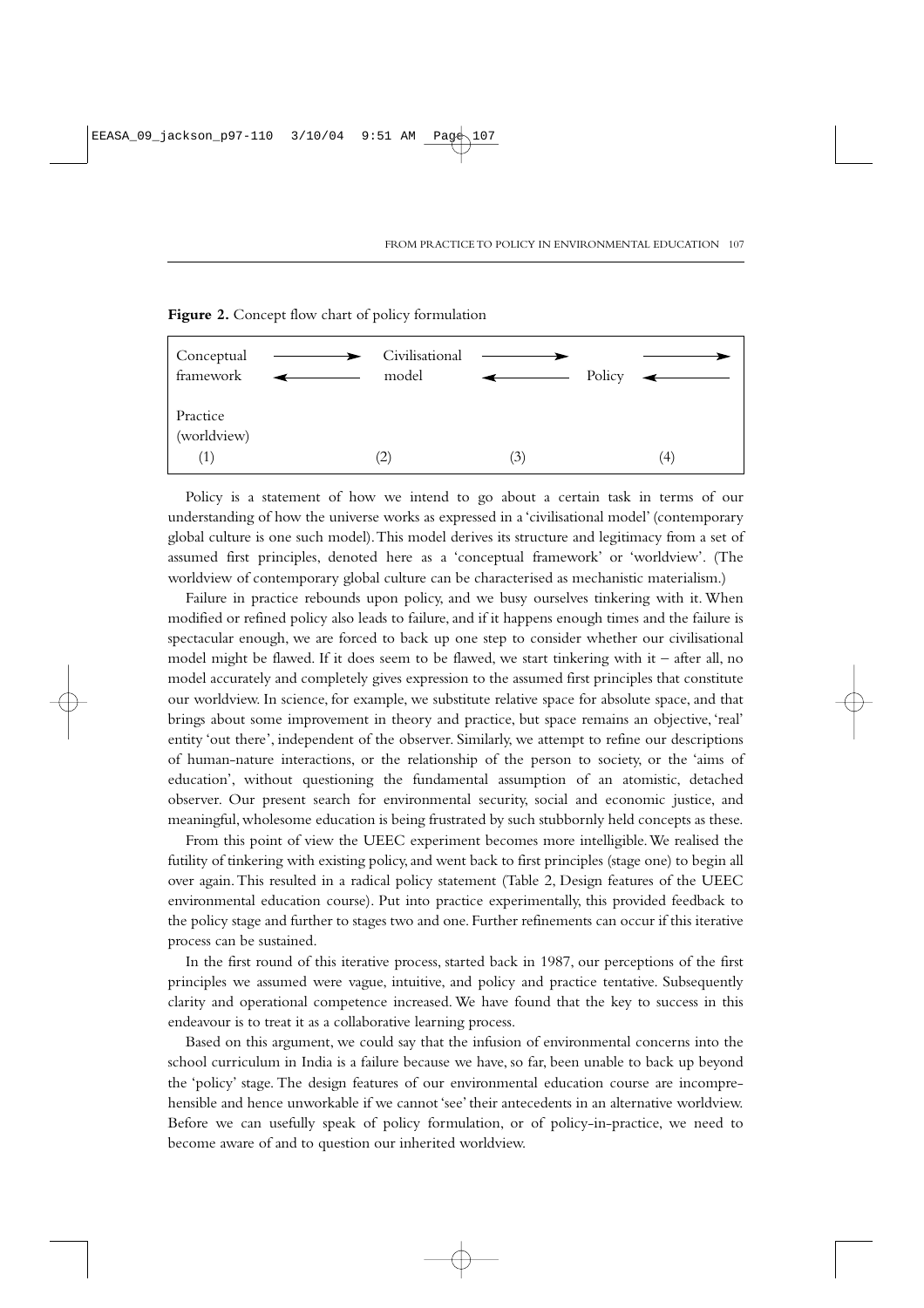From these reflections it is possible to move to a useful consideration of future environmental education, or rather, educational policy as a whole. If struggling to find fundamentally new ways of thinking is the crux of our search for more effective educational policy, then we are not ready to make detailed policy pronouncements until we have, in fact, arrived at new ways of thinking – if ever so tentative. Even after we are reasonably clear about these new ways of thinking and doing, simply drafting policy statements and expecting something to happen will get us nowhere. Those who must put policy into practice can only do so when they too have come to think differently – through having participated in the overall process of experimenting with new ideas.

Our immediate policy should therefore be to design programmes and projects that bring together everyone concerned in creative learning experiments such as the one outlined in this paper. Let these not be mandated by a central authority. Let all those – and there will be many scattered around the world – who have an inherent disposition to mount such experiments, do so. And, of course, as a matter of policy, support them. As we gain experience, the outlines of effective educational policy will slowly emerge, and there will be enough people in place to put them effectively into practice

## *Notes on the Contributor*

Michael G. Jackson was a Professor of Agriculture and sometime Director of Research at the G.B. Pant University of Agriculture and Technology at Pantnagar in Uttaranchal State, India. He took early retirement in 1982, went to live in a rural, mountainous area of the state and devoted time to the work of the UEEC where he took part in designing and testing the UEEC school environmental education course. He came to environmental education through observing the adverse environmental, economic and social effects of the green revolution on rural communities.A related interest is in sustainable agriculture, and a collection of his essays on this topic under the title 'A Future for the Indian Village' will be published next year by the Other India Press. Email: usnpss@sancharet.in.

## *References*

- Baviskar,A. (2003).The dream machine:The model development project and the remaking of the state, in Baviskar,A. (Ed.),*Waterscapes:The cultural politics of a natural resource.* Delhi: Oxford University Press.
- Fien, J. (1995). Environmental education for a new century, in Fien, J. (Ed.), *Teaching for a sustainable world – International edition.* Brisbane:The Griffith University for the UNESCO-UNEP International Environmental Education Programme.
- Goldsmith, E. (2000). Archaic societies and cosmic order: A summary, *The Ecologist*, 30(1), pp.15–17.
- Gordon, K. (1995). New science: A new worldview, in Fien, J. (Ed.), *Teaching for a sustainable world – International edition.* Brisbane: The Griffith University for the UNESCO-UNEP International Environmental Education Programme.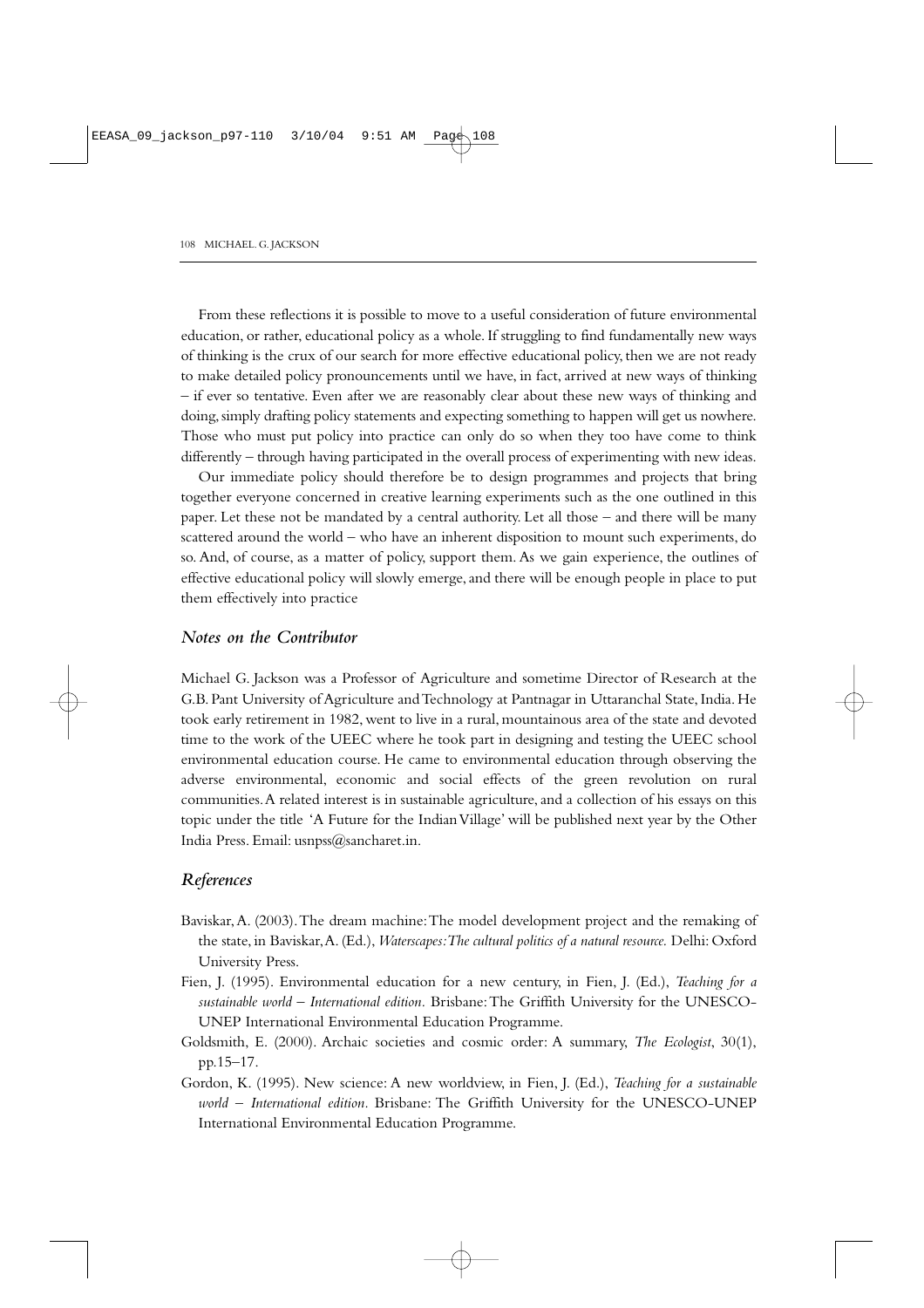- Haigh, M.J. (2001). Constructing Gaia: Using journals to foster reflective learning, *Journal of Geography in Higher Education*, 25(2), pp.167–189.
- Jackson, M.G. (2000).A future for the Indian village,*Asian Agri-History*, 4(2), pp.105–124.
- Jackson, M.G. (2002a). Environmental education in India: What has been achieved? *Indian Educational Review*, 37(1), pp.20–6.
- Jackson, M.G. (2002b). Effective environmental education needs 'new' science, *Indian Educational Review*, 37 (2), pp.22–38.
- Jackson, M.G. (2003). In search of an adequate interpretation of Indian agricultural history. *Asian Agri-History*, 7(1), pp.5–43.
- Jickling, B. (2003). Environmental education and environmental advocacy: Revisited, *The Journal of Environmental Education*, 34(2), pp.20–27.
- Kumar,K.(1991).*Political agenda of education:A study of colonialist and nationalist Ideas.* New Delhi: Orient Longmans.
- Kumar, K. (1996).An agenda for incoherence, *Down to Earth*, 4(17), pp.32–34.
- Lotz-Sisitka, H. (2003). Sustainability: An ambiguous steering idea influencing environmental education processes in South Africa. Paper presented at the Seminar Environmental Education and Sustainable Development (the Sixth UNESCO/Japan Seminar on Environmental Education in the Asian-Pacific Region),Tokyo, 18–20 March 2003.
- National Council of Educational Research and Training. (1988). *National Curriculum for Elementary and Secondary Education: A Framework.* New Delhi: National Council of Educational Research and Training.
- Pande,A. (2001). Environmental education in rural Himalayan schools, *Journal of Environmental Education*, 32(3), pp.47–54.
- Pande, L. (2002). Our Land, Our Life: An innovative approach to environmental education in the central Himalayas, in Tilbury, D., Stevenson, R.B., Fien, J. & Schreuder, D. (Eds.), *Education and Sustainability: Responding to the global challenge.* Gland, Switzerland and Cambridge, UK: International Union for the Conservation of Nature. pp.65–73.
- Prakash, M.S. & Richardson, H. (1999). From human waste to the gift of soil, in Smith, G.A. & Williams, D.R. (Eds.), *Ecological education in action: Weaving education, culture, and the environment*, pp.65–78.
- Sachs,W. (1999). *Planet dialectics: Explorations in environment and development*. London: Zed Books.
- Sterling,S.(2001). *Sustainable education:Revisioning learning and change.* Dartington:Green Books.

UEEC (Uttarakhand Environmental Education Centre). (2001). Proceedings of the National Workshop on Environmental Education, 18–20 May, 2001. Almora, Uttaranchal, India: Uttarakhand Environmental Education Centre.

- UEEC (Uttarakhand Environmental Education Centre). (2002a). *Humari Dharti, Humara Jivan (Our Land, Our Life) (Student workbooks for the environmental education course of this title)*. Almora: Uttarakhand Environmental Education Centre.
- UEEC (Uttarakhand Environmental Education Centre). (2002b). *Hamari Dharti, Humara Jivan: Adhyapaka Abhimukhikarana Karyakrama Nirdeshika (Our Land, Our Life:Teachers Orientation Programme Manual)*.Almora: Uttarakhand Environmental Education Centre.